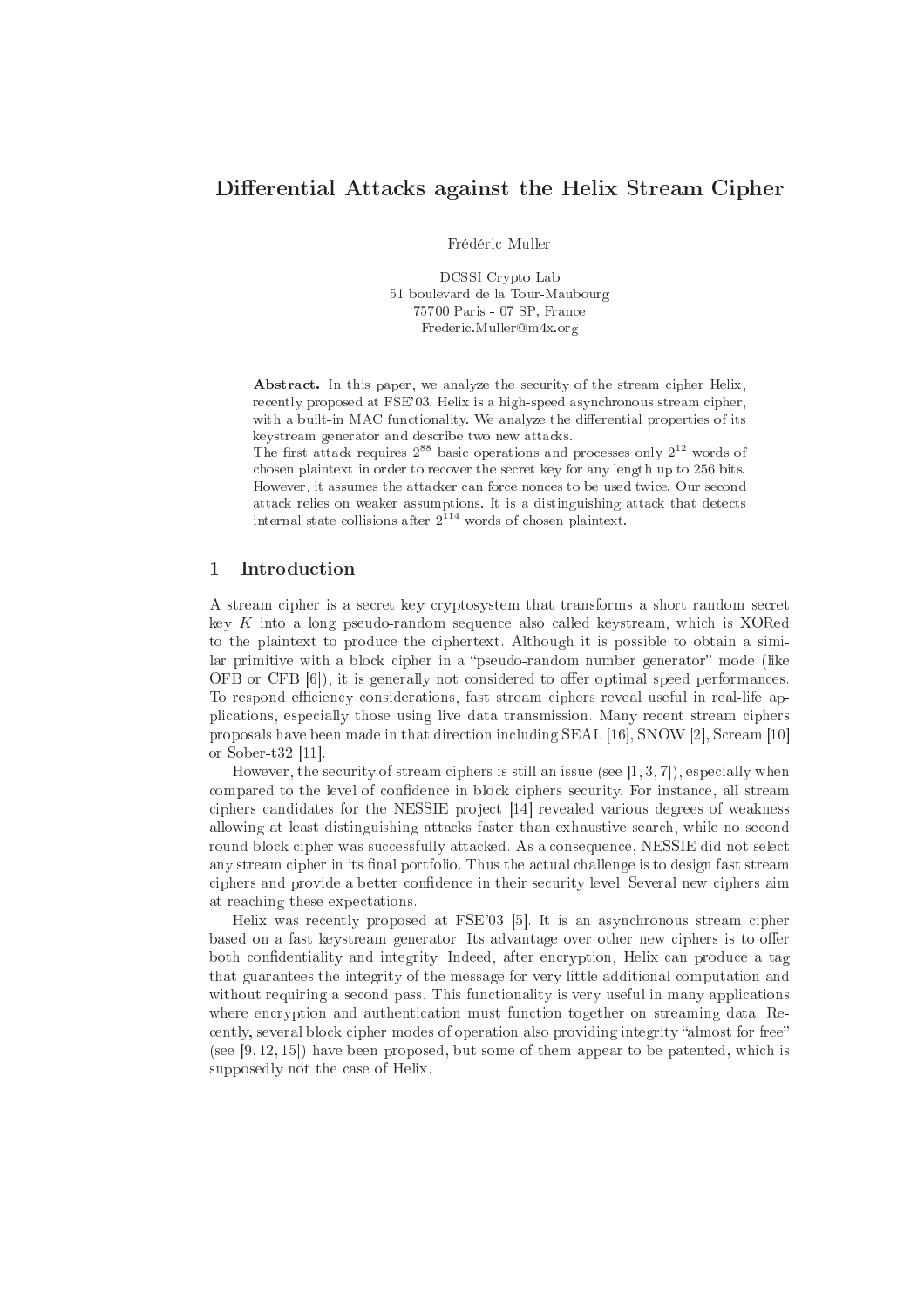Moreover, the analysis of Helix is an interesting topic since new mechanisms that will be included in the new 802.11 standard for wireless networks are apparently fairly close to Helix  $[4, 18]$ . The new standard will have to repair some cryptologic flaws from the previous 802.11b standard, whi
h resulted from weaknesses in RC4 key s
heduling and from an improper use of initialization vectors [8].

In this paper, we analyze the security of Helix against chosen plaintext and chosen non
e atta
ks. We present two atta
ks whi
h are both faster than exhaustive sear
h. Our first attack recovers the secret key (for any length up to 256 bits) with time complexity of  $2^{88}$  basic operations and using  $2^{12}$  words of chosen plaintext. It assumes an attacker could force encryption of several messages using the same pair (key,nonce). Our se
ond atta
kis based on internal state ollisions and distinguishes Helix from  $r$ andom with data complexity of  $2^{114}$  blocks. This attack uses chosen nonces and chosen plaintext but never re-uses a pair (key, nonce). Our paper is organized as follows : first, we briefly describe Helix. Then, in Section 3, we show two weaknesses of the cipher which are further developed in Section 4. In Section 5, we describe two attacks based on the previous observations.

# <sup>2</sup> Des
ription of Helix

Helix offers two main features : encryption of a plain message and production of a Message Authenti
ation Code (MAC) to ensure integrity. Several modes of operation for Helix are proposed by its authors - encryption only, MAC only, PRNG, ... Here, we describe briefly the mechanisms of Helix that are important in our attacks. More details about this design can be obtained in [5].

We mostly handle 32 bits values that we denote as *words*. Besides,  $\oplus$  denotes bitwise addition on these values and  $+$  addition modulo  $2^{32}$ .  $ROTL_n(x)$  is the circular rotation of the word  $x$  by  $n$  bits to the left. We also use the notations LSB and MSB to refer to the least and most significant bit of a word.

## 2.1 General structure of the cipher

Helix is an asynchronous stream cipher, based on an iterated block function applied to an internal state of 160 bits. The input consists in a secret key  $K$  of varying length, up to 256 bits, and a nonce N of 128 bits. The internal state before encryption of the i-th word of plaintext is represented as 5 words

$$
(Z_0^{(i)}, \ldots, Z_4^{(i)})
$$

which are initialized for  $i = 0$  using K and N. Details of this initialization mechanism are irrelevant here. The general structure of the encryption algorithm is described in Figure 1. It basically uses a block function  $F$  to update the internal state in function of the plaintext  $P$ , the key  $K$  and the nonce  $N$ .<br>More precisely, during the *i*-th round, the internal state is updated with  $F$ , using

the *i*-th word of plaintext  $P_i$  and two words derived from  $K$ ,  $N$  and  $i$ , denoted as  $X_{i,0}$ and  $X_{i,1}$ . We refer to them as the "round key words". Hence,

$$
(Z_0^{(i+1)}, \ldots, Z_4^{(i+1)}) = F(Z_0^{(i)}, \ldots, Z_4^{(i)}, P_i, X_{i,0}, X_{i,1})
$$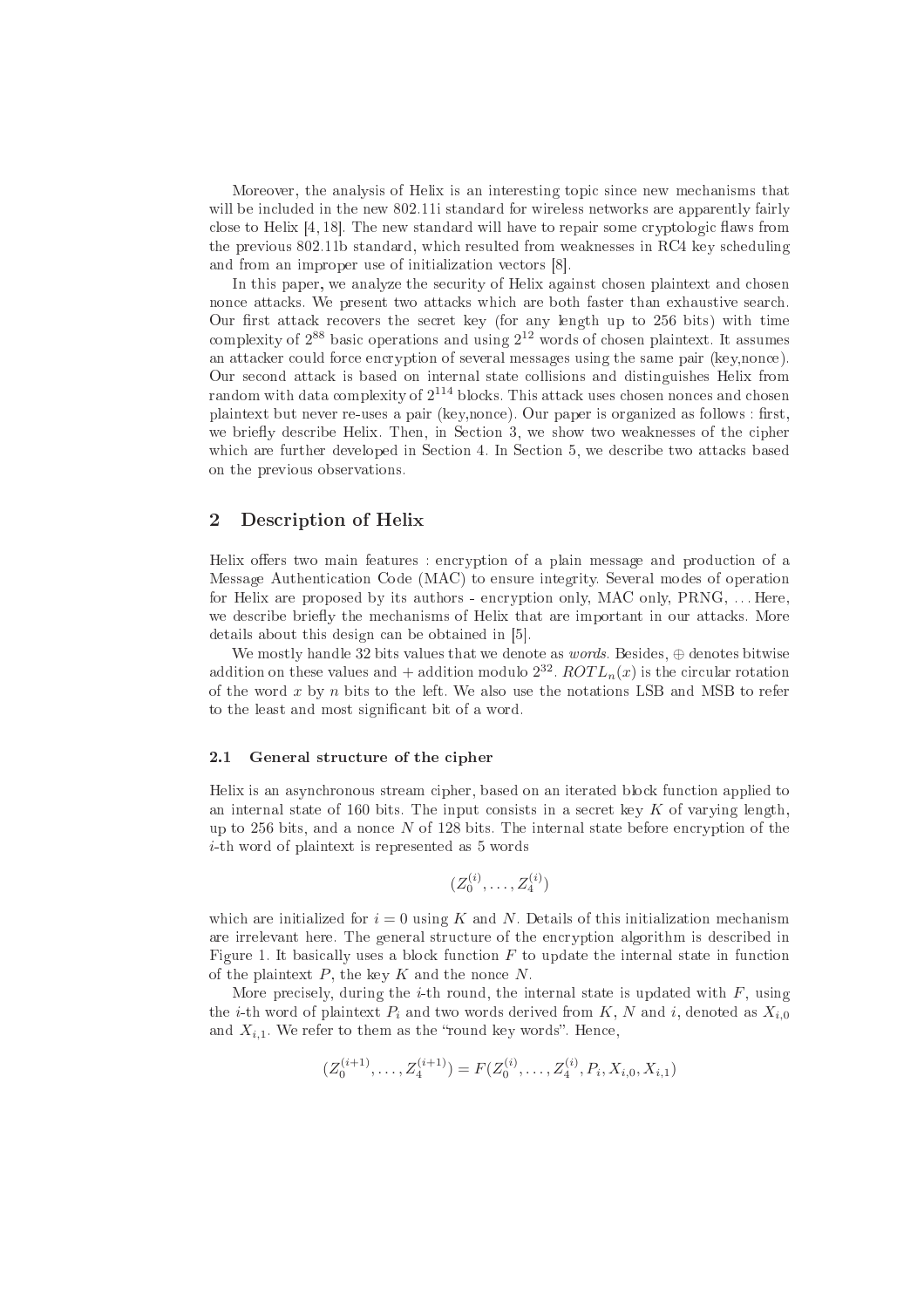

Fig. 1. The general structure of Helix 1. The general structure of Helixand structure of Helixand structure of Helixand Structure of Helixand Structure

The *i*-th keystream word, also denoted as  $S_i$ , is equal to  $Z_0^{(i)}$ . It is added to  $P_i$  to produce the *i*-th ciphertext word  $C_i$ . Thus,

$$
S_i = Z_0^{(i)}
$$
  

$$
C_i = S_i \oplus P_i
$$

This pro
ess is repeated until all words of the plaintext have been en
rypted. Finally, a last step (described in [5]) can generate a tag of 128 bits that constitutes the MAC. More details on this general framework are given in the following se
tions.

# $2.2$

The round function  $F$  of Helix mixes three types of basic operations on words: bitwise addition represented as  $\oplus$ , addition modulo  $2^{32}$  represented as  $\boxplus$ , and cyclic shifts represented as  $<<$ . F relies on two consecutive applications of a single "helix" function, which constitutes half of the round function. This "helix" function is denoted as  $G$  and is represented in Figure 2.

G uses two auxiliary inputs  $(A, B)$ . In the first half of the round function,  $(A, B)$  $(0, X_{i,0})$  and in the second half,  $(A, B) = (P_i, X_{i,1})$ . Thus, the block function can be des
ribed by the following relations

$$
(Y_0^{(i)}, \dots, Y_4^{(i)}) = G(Z_0^{(i)}, \dots, Z_4^{(i)}, 0, X_{i,0})
$$
  

$$
(Z_0^{(i+1)}, \dots, Z_4^{(i+1)}) = G(Y_0^{(i)}, \dots, Y_4^{(i)}, P_i, X_{i,1})
$$

where  $(Y_0^{(i)},..., Y_4^{(i)})$  is the internal state in the middle of the computation.

# 2.3 Role of  $K$  and  $N$

To protect the cipher against related-key attacks, a first step is applied that computes a working key K from the actual secret key U. Independently of its length  $l(U)$ , K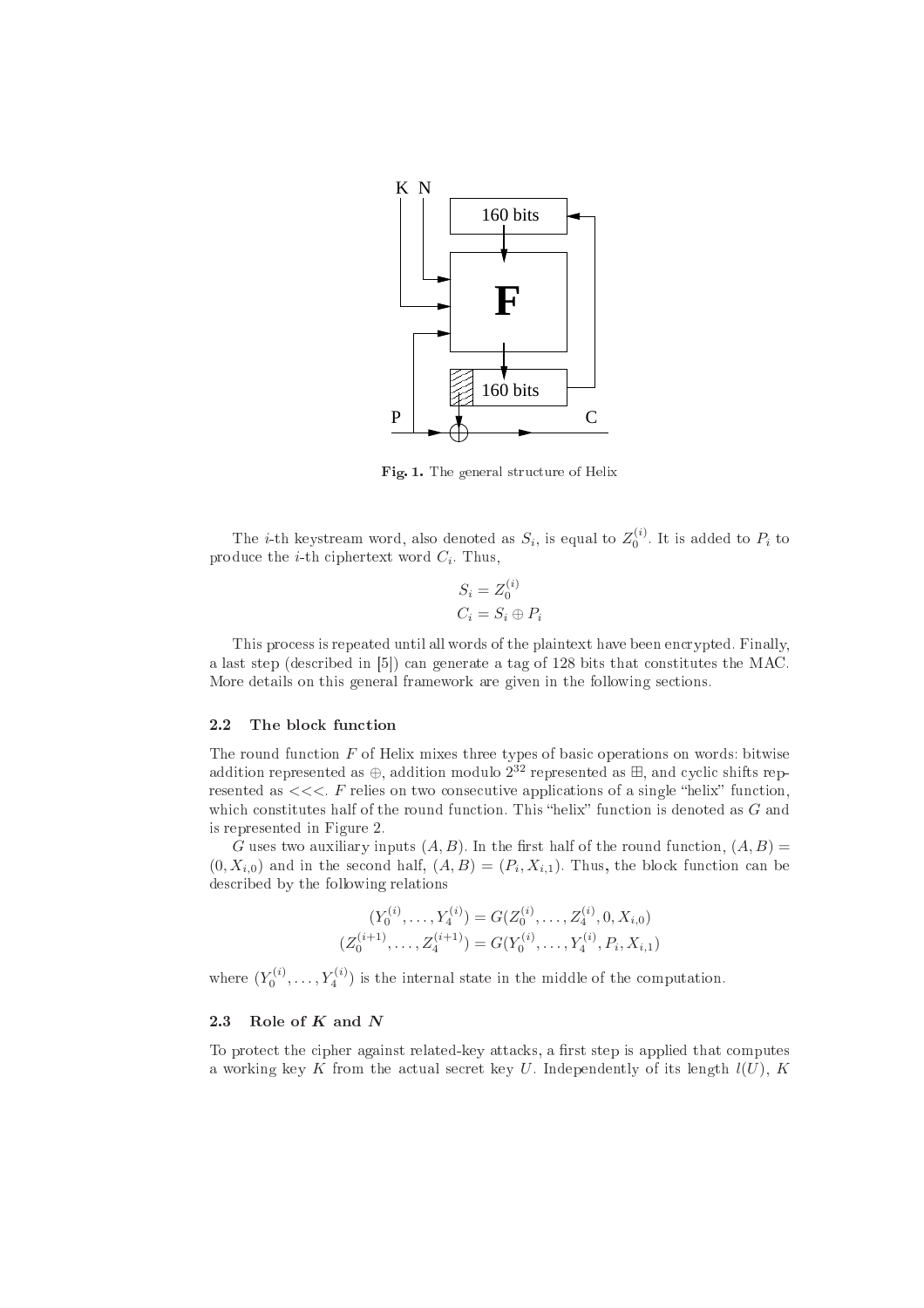

**Fig. 2.** The half-round "helix" function  $G$ 

is always 256 bits long and is used in all subsequent operations instead of  $U$ . The derivation of  $K$  is based on 8 rounds of a Feistel network. The result is also represented as 8 words:  $K_0, \ldots, K_7$ .

Besides, Helix uses a nonce  $N$  to obtain different keystream sequences with the same secret key. N is always 128 bits long and is generally represented as 4 words:  $N_0, \ldots, N_3$ . An expansion phase turns it into a 256 bits value by creating 4 additional words  $N_4, \ldots, N_7$  defined as

$$
N_{k+4} := (k \bmod 4) - N_k
$$

for  $k = 0, \ldots, 3$ . During the *i*-th round of encryption, the round key words  $X_{i,0}$  and  $X_{i,1}$  are computed as

$$
X_{i,0} := K_{i \mod 8}
$$
  
\n
$$
X_{i,1} := K_{(i+4) \mod 8} + N_{i \mod 8} + X'_{i} + i + 8
$$
  
\n
$$
X'_{i} := \begin{cases} \lfloor (i+8)/2^{31} \rfloor & \text{if } i \mod 4 = 3\\ 4 \ l(U) & \text{if } i \mod 4 = 1\\ 0 & \text{otherwise} \end{cases}
$$

These values depend only on  $i, K$  and  $N_i$ . Besides, it is straightforward to reconstruct the secret key from these values for 4 consecutive rounds when the nonce is known.

# $\overline{3}$

In this section, we describe two weaknesses of the block function. They respectively on
ern the role of the plaintext words and the non
e words at ea
h round.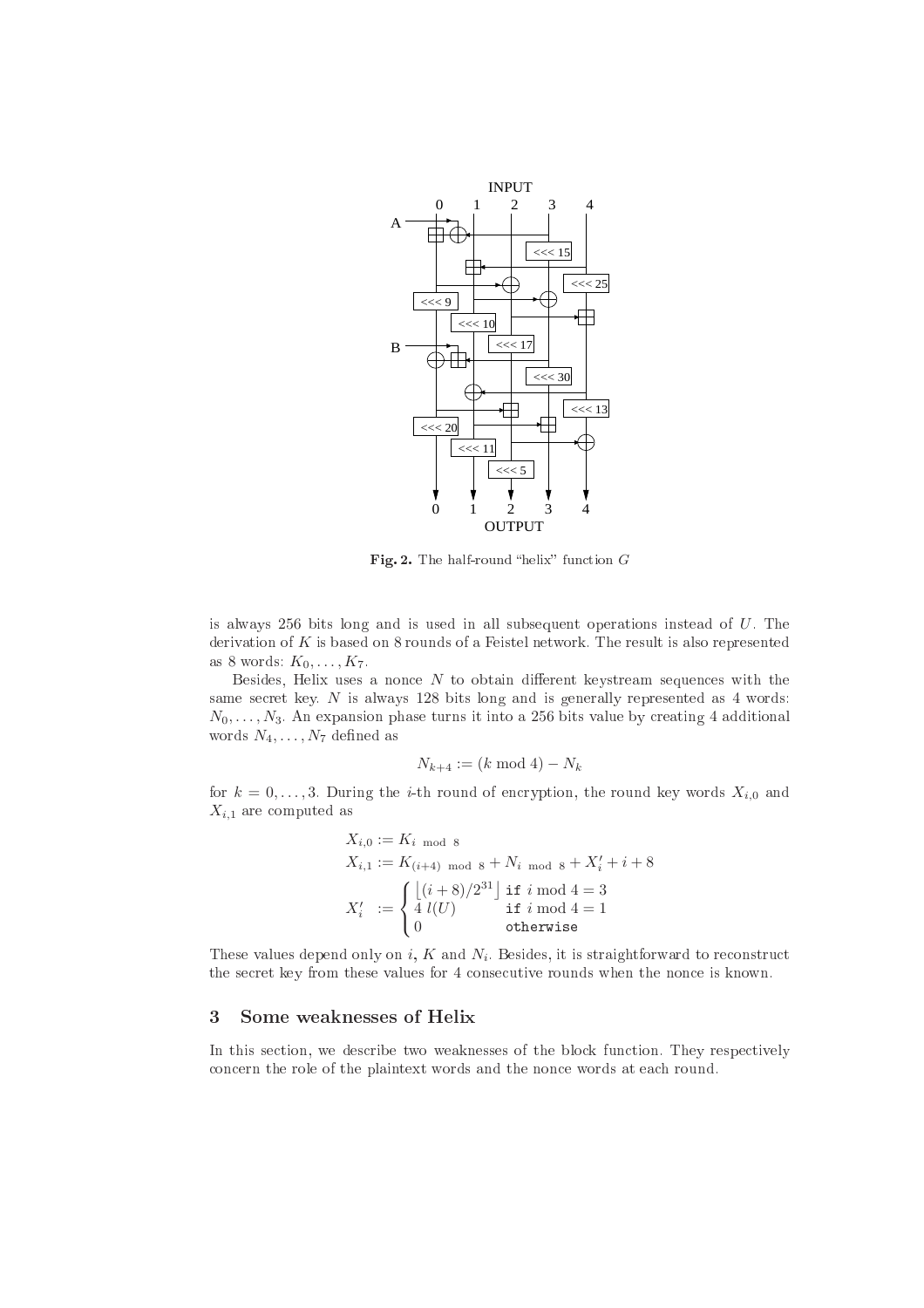## 3.1 Influence of Each Plaintext Word

Sin
e Helix requires a plaintext-dependent keystream, it is reasonable to analyze the round fun
tion assuming an atta
ker an ontrol the plaintext introdu
ed. In general, an atta
ker should not be able to re
over any information about the se
ret key or the internal state of the ipher, by observing the keystream orresponding to hosen plaintext.

Using the notations of Section 2,  $P_i$  denotes the *i*-th word of plaintext. It is introduced inside Helix internal state at the *i*-th advance. Then, at the beginning of the  $(i + 1)$ -th advance, a new keystream word  $S_{i+1}$  is produced. From the description of Helix, one sees that  $P_i$  is introduced only in the second half of the block function (as the input A of Figure 2). It is XORed to  $Y_3^{(i)}$ , then added to  $Y_0^{(i)}$ . The result is then modified only once before the end of the round - excepting cyclic shifts - through a XOR with some intermediate value (referred to as  $a$ ). However, it is easy to verify that a is actually independent of  $P_i$ . Thus  $S_{i+1}$  can be computed as

$$
S_{i+1} = Z_0^{(i+1)} = ROTL_{20}(a \oplus ROTL_9(Y_0^{(i)} + (Y_3^{(i)} \oplus P_i)))
$$

If the plaintext word  $P_i' = P_i \oplus \Delta$  was introduced instead of  $P_i$ , then the next keystream word would be  $S'_{i+1}$ , such that  $i+1$ , such that

$$
\delta = S_{i+1} \oplus S'_{i+1}
$$
  
=  $ROTL_{29}((x + (y \oplus P_i)) \oplus (x + (y \oplus P_i \oplus \Delta)))$ 

where x and y respectively denote the intermediate words  $Y_0^{(i)}$  and  $Y_3^{(i)}$ . Suppose that  $3$  . Suppose that  $P_i = 0$ , then for any difference  $\Delta$  on the plaintext,

$$
\Delta' = ROTL_3(\delta) = (x + y) \oplus (x + (y \oplus \Delta))
$$
\n(1)

is the corresponding difference on the keystream. In Section 4, we will discuss how an attacker can take advantage of this differential property.

### 3.2 Inuen
e of ea
h Non
e Word

Similar differential properties hold regarding each nonce word. Indeed, the nonce  $N$ serves two purposes in Helix :

- Fill the initial 160 bits of internal state.
- Derive two words  $X_{i,0}$  and  $X_{i,1}$  introduced at round i.

Concerning this second task, it appears from Section 2.3 that the two "key words" introdu
ed at ea
h round do not depend on the full non
e. A
tually, the round key words at round i depend only on  $N_{i \text{ mod } 4}$ . Therefore, if we consider two distinct nonces  $N$  and  $N'$  where only one word changes, the round function will essentially apply the same mapping on the internal state, for 3 rounds out of 4. This property has onsequen
es on the propagation of state ollisions.

Moreover, if only one nonce word  $N_i$  is modified to  $N_i + \Delta$  then, for rounds j such that j mod  $4 \neq i$ , both round key words remain unchanged. For other positions,  $X_{i,1}$ is changed to  $(X_{j,1} \pm \Delta)$  while  $X_{j,0}$  is unchanged. Since  $X_{j,1}$  is introduced at the very end of the block function, we have a differential property, like in Section 3.1. When all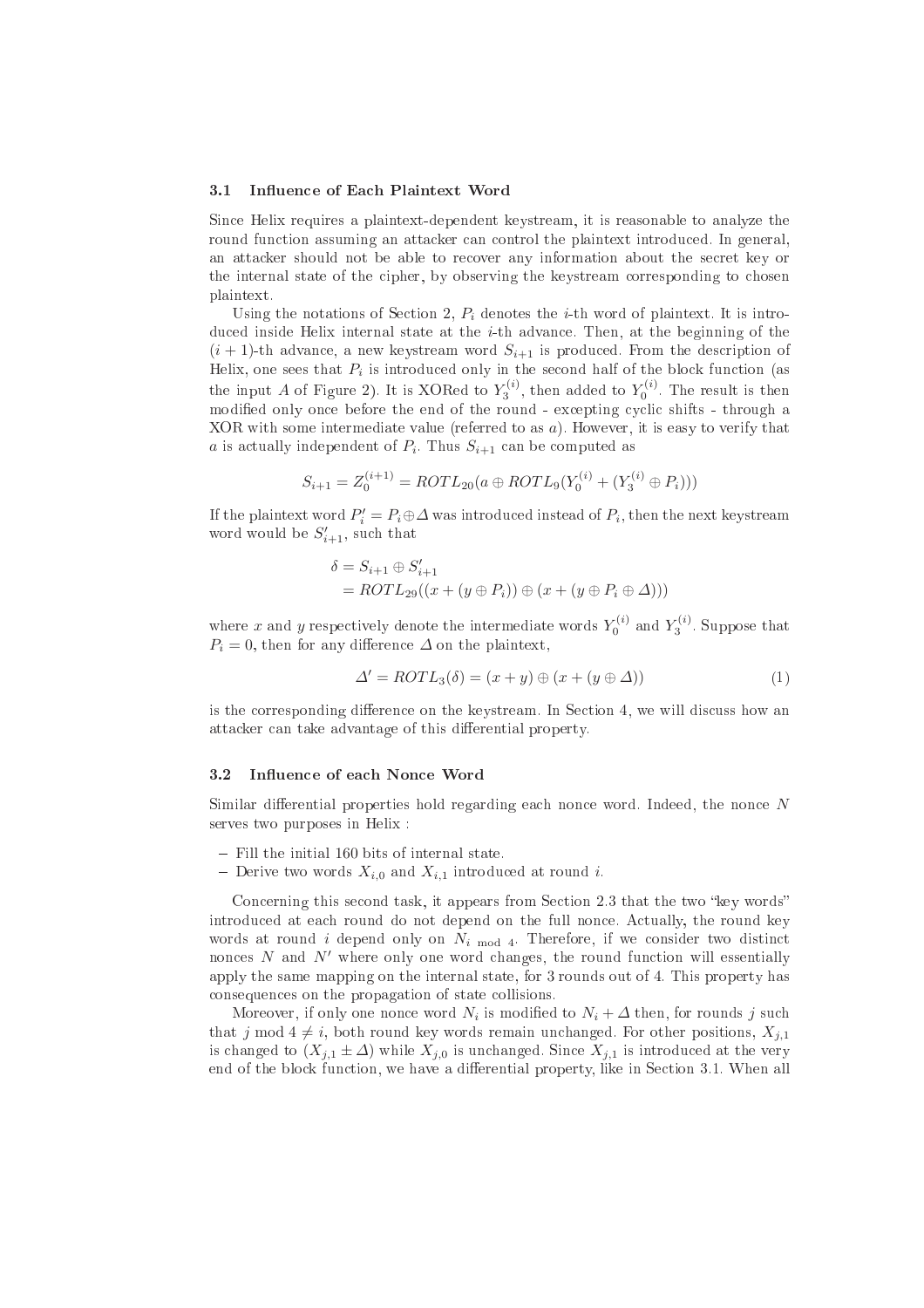other inputs are unchanged, the difference on the keystream words resulting from this difference  $\Delta$  on the nonce word  $N_i$  is

$$
\Delta' = a \oplus (a \pm \Delta) \tag{2}
$$

for some unknown internal value  $a$  (see Figure 2).

# $4$  Differential properties of addition modulo  $2^{32}$

We have seen that differential patterns on the plaintext or the nonce propagate to simple differential patterns on the keystream. More precisely, the differential property on the plaintext is related to a general problem on
erning linear approximations of addition modulo  $2^{32}$  that can be summarized by relation (1). In this section, we will des
ribe various ways to take advantage of this observation.

A well known problem (see [13]) is, given two fixed words x and y, to find a pair  $(\Delta, \Delta')$ such that

$$
\Delta' = (x + y) \oplus (x + (y \oplus \Delta))
$$
\n(3)

and that is observed with high probability. This problem has been studied from a theoretical point of view in [17]. However, in the present situation, we are looking things the other way around since  $x$  and  $y$  are unknown to us but we might be able to choose  $\Delta$  and observe  $\Delta'$ . More precisely, we want to

- 1. find statistical properties that can be easily detected in order to distinguish Helix
- 2. recover some secret information about the internal state of Helix (the values of x and  $y$  for instance).

# 4.2 A "Dummy" Distinguisher

Suppose an attacker encrypts two messages that begin similarly, but, at some point, differ on one word by

$$
\Delta = 0 \times 80000000
$$

Then, the difference on the next keystream word (called  $\Delta'$ ) is such that  $\Delta' = \Delta$ , since there is no propagation from MSBs to LSBs during an addition. Using this relation, the block function of Helix can be distinguished from a random source with two chosen messages, but this requires to use twi
e the same key and the same non
e. This atta
k scenario is discussed in Section 5. In the next section, we go further by trying to actually recover the two internal values x and y using relation  $(3)$ .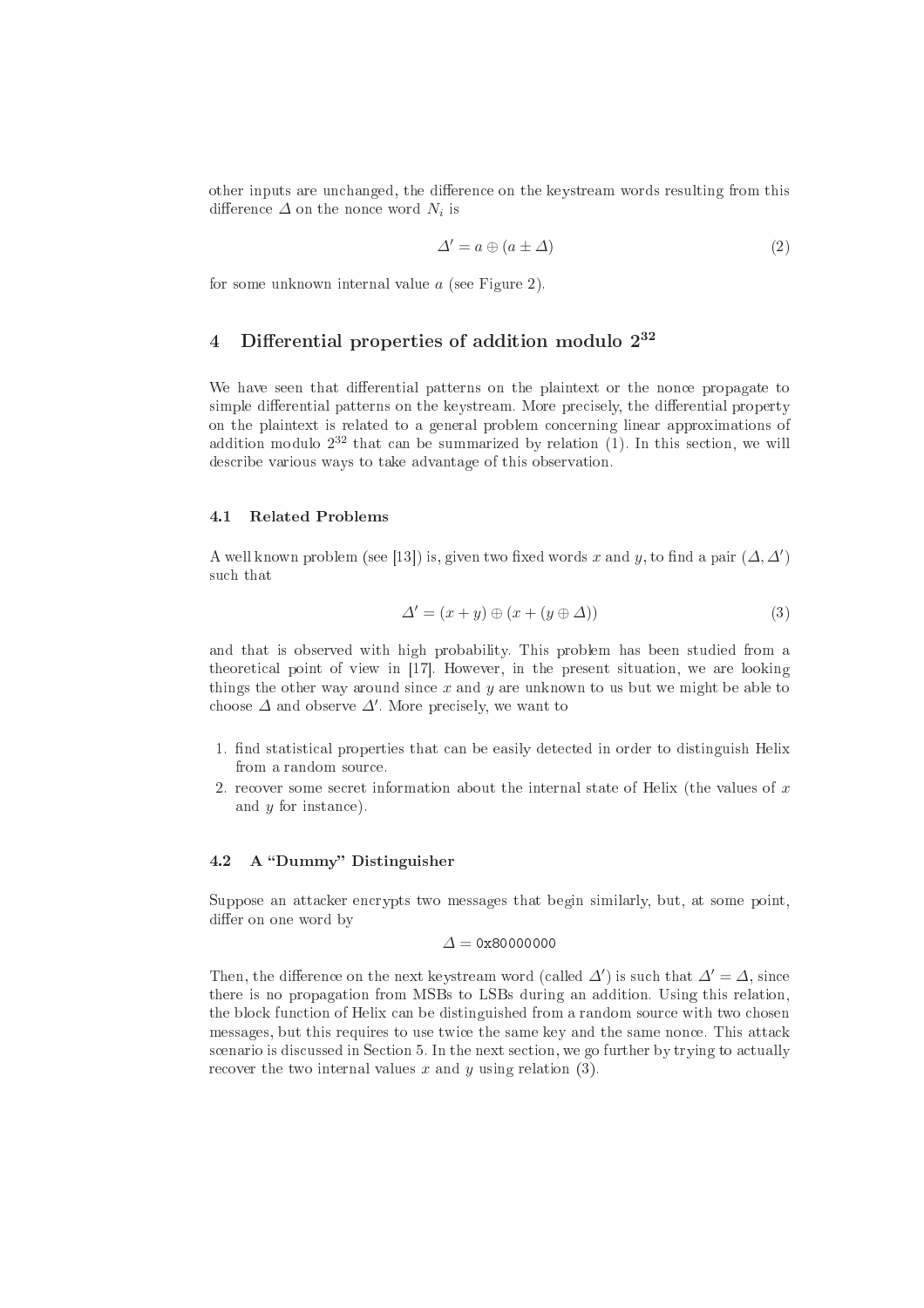## 4.3 Re
overing x and y

In this section, we are interested in recovering the two intermediate values  $x$  and  $y$ involved in relation (3). Thus, we have to consider the following problem

Problem 1. Let x and y be two given constants of 32 bits. For any 
$$
\Delta
$$
,  
\n
$$
\Delta' = (x + y) \oplus (x + (y \oplus \Delta))
$$
\nis given. How many  $(x, y)$  are possible solutions? Give an efficient

 $\begin{bmatrix} a \\ b \end{bmatrix}$  algorithm to recover these solutions.

First, it is easy to see that the solution is not always unique. Indeed, if  $x = 0$ , then  $\Delta'$  does not depend on y. However, in average, the number of candidates is small. In this section, we propose an efficient algorithm to recover the two unknown values  $x$ and y with a limited number of observations. The following notations are used :  $w_j$ denotes the j-th bit of a word w. Besides, let  $c_j$  denote the carry bit at position j in the addition of x and  $y \oplus \Delta$ . For all  $j, 0 \leq j \leq 31$ ,

$$
(x + (y \oplus \Delta))_j = x_j \oplus y_j \oplus \Delta_j \oplus c_j
$$

and initially  $c_0 = 0$ . We also suppose that  $x \neq 0$ .

*Claim.* Let  $t, 0 \le t \le 30$ , denote the position of the least significant bit '1' of x. Then, there are exactly  $2^{t+3}$  valid pairs  $(x, y)$ , valid pairs  $(x, y)$ , solutions of the previous problem. Recovering these solutions can be done by testing at most 93 chosen values of  $\Delta$ .<br>We use the following induction

- Assume all bits of x and y are known up to position  $(i 1)$ .
- If any  $x_j = 1$  with  $0 \leq j \leq i$ , then
	- By choosing an appropriate value of  $\Delta_k$  for  $j \leq k \leq i$ , it is possible to obtain any value of  $c_i$  (0 or 1), since everything is known up to position *i*.
	- In both cases, pick both values of  $\Delta_i$  (0 and 1) and set all other bits of  $\Delta$  to 0. The resulting value of  $\Delta'_{i+1}$  depends only on the carry bit  $c_{i+1}$ .
	- Recover  $x_i$  and  $y_i$  by comparing the different distributions (see Table 1)

- Necessarily,  $c_i = 0$
- Using Table 1, it is still possible to recover  $x_i$ .
- No information on  $y_i$  is obtained.

Therefore, by induction, all bits of  $x$  can be recovered from position 0 to 30 (it is impossible to recover  $x_{31}$  because no observation can be made about position 32 of  $\Delta'$ ). Similarly, all bits of y from position  $(t+1)$  to 30 can be recovered. The other  $t+3$ bits of x and y need to be guessed. When  $x = 0$ , our analysis remains valid by taking  $t = 30$ .

In fact, 3 queries are enough to distinguish the distributions in Table 1. Thus, at most  $3 \times 31 = 93$  queries are sufficient to recover a valid solution  $(x, y)$ . Besides, it is easy to verify that flipping the bit  $y_t$  will imply to flip all bits  $x_j$  and  $y_j$  for  $t < j < 31$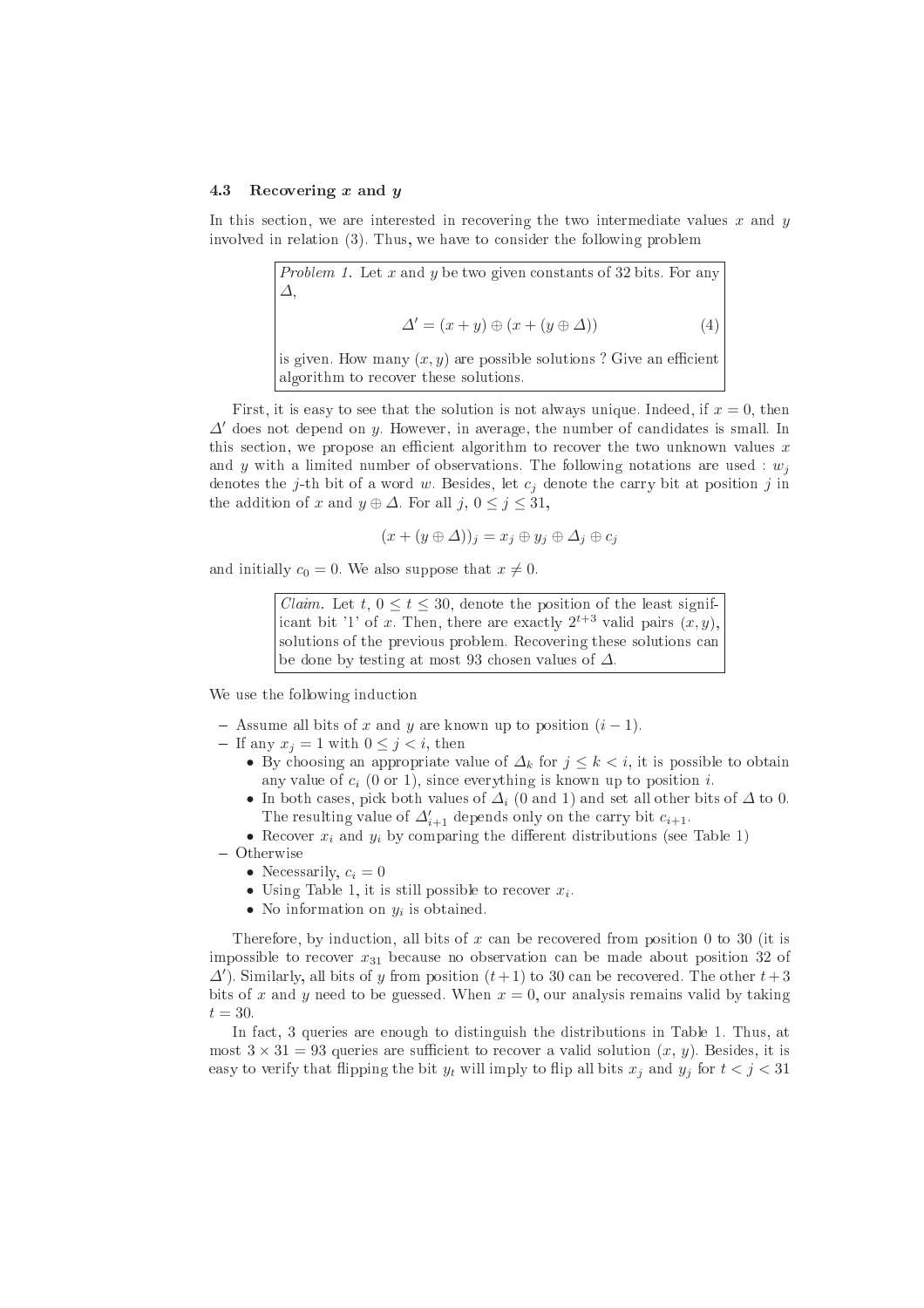|                                                                |                | $c_i$          | $\Delta_i$                            | $\Delta'_{i+1}$   | $x_i$            | $y_i$          | $c_i$                                                 | $\Delta_i$     | $\Delta'_{i+1}$   |
|----------------------------------------------------------------|----------------|----------------|---------------------------------------|-------------------|------------------|----------------|-------------------------------------------------------|----------------|-------------------|
| $\begin{array}{c cc}\nx_i & y_i \\ \hline\n1 & 1\n\end{array}$ |                | $\overline{0}$ | $\overline{0}$                        | $\delta$          | $\overline{0}$   | $\mathbf{1}$   | $\overline{0}$                                        | $\overline{0}$ | $\delta$          |
| $\langle 1 \rangle - \langle 1 \rangle$                        |                |                | $\begin{pmatrix} 0 & 1 \end{pmatrix}$ | $\delta \oplus 1$ | $\boldsymbol{0}$ | $\mathbf{1}$   | $\overline{0}$                                        | $\mathbf{H}$   | $\delta$          |
| $\sim1$                                                        |                | $\,1\,$        | $\overline{0}$                        | $\delta$          | $0\,$            | $\mathbf{1}^-$ |                                                       | $\overline{0}$ | $\delta \oplus 1$ |
| $\mathbf{1}$                                                   |                |                |                                       | $\delta$          | $\overline{0}$   |                |                                                       |                | $\delta$          |
| $\overline{\begin{array}{ccc}1 & 0\end{array}}$                |                | $\overline{0}$ | $\overline{0}$                        | $\delta$          | $\boxed{0}$      | $\boxed{0}$    | $\begin{array}{ c c } \hline 0 \\ \hline \end{array}$ | $\overline{0}$ | $\delta$          |
| $1\quad \  \  0$                                               |                |                | $0 \qquad 1$                          | $\delta \oplus 1$ | $\,0\,$          | $\overline{0}$ | $\sim 0$                                              |                | $\delta$          |
| $1 \quad 0$                                                    |                | $\mathbf{1}$   | $\overline{0}$                        | $\delta \oplus 1$ | $\overline{0}$   | $\overline{0}$ |                                                       | $\overline{0}$ | $\delta$          |
| $1^{\circ}$                                                    | $\overline{0}$ | $\mathbf{r}$   |                                       | $\delta \oplus 1$ | $\boldsymbol{0}$ | $0\,$          | $\mathbf{r}$                                          |                | $\delta \oplus 1$ |

**Table 1.** Distribution of  $\Delta'_{i+1}$  depending on  $x_i$  and  $y_i$ 

in order to obtain an other valid solution, since all carry bits also get flipped. Therefore all solutions of the system an be expressed dire
tly from a single solution, without any extra query.

We performed some experiments using various values of  $x$  and  $y$  and always identified with success the expected number of  $2^{t+3}$  solutions.

# 5 Atta
ks Against Helix

In this section, two attacks against Helix are developed. The first one is a distinguishing attack using chosen plaintext, which is extended to a key recovery attack requiring  $2^{88}$ basic operations and about  $2^{12}$  block encryptions. A second attack takes advantage of hoosing similar non
es to dete
t internal state ollisions.

# 5.1 A Distinguishing Atta
k

In Section 3.1, we have shown that the introduction of a chosen difference on the plaintext from a fixed internal state results in predictable patterns on the keystream. However, to turn these observations into an attack, it is necessary to consider the following s
enario

- The attacker requests encryption of some random message  $P = (P_1, \ldots, P_n)$  under some pair (key,nonce) =  $(K, N)$ . The resulting ciphertext is  $C = (C_1, \ldots, C_n)$ .
- He requests encryption with  $(K, N)$  of an other message where  $P_{n-1}$  is replaced by  $P'_{n-1} = P_{n-1} \oplus \Delta$ . This yields the ciphertext  $C' = (C'_1, \ldots, C'_n)$ .  $\binom{n}{n}$ .
- The attacker observes  $\Delta' = C_n \oplus C'_n$ .

In this case, we have seen that a real Helix output can be distinguished from a random output, by picking  $\Delta = 0x80000000$  (then, necessarily,  $\Delta' = \Delta$ ).

### $5.2$ 5.2 A Simple Key Re
overy Atta
k

Now, we wish to extend the observations of Section 4.3. This technique allowed an atta
ker to retrieve up to 64 bits of intermediate values by observing the keystream orresponding to well hosen plaintexts. A
tually, this information leakage is an important weakness, sin
e it redu
es the entropy of the internal state. Using an appropriate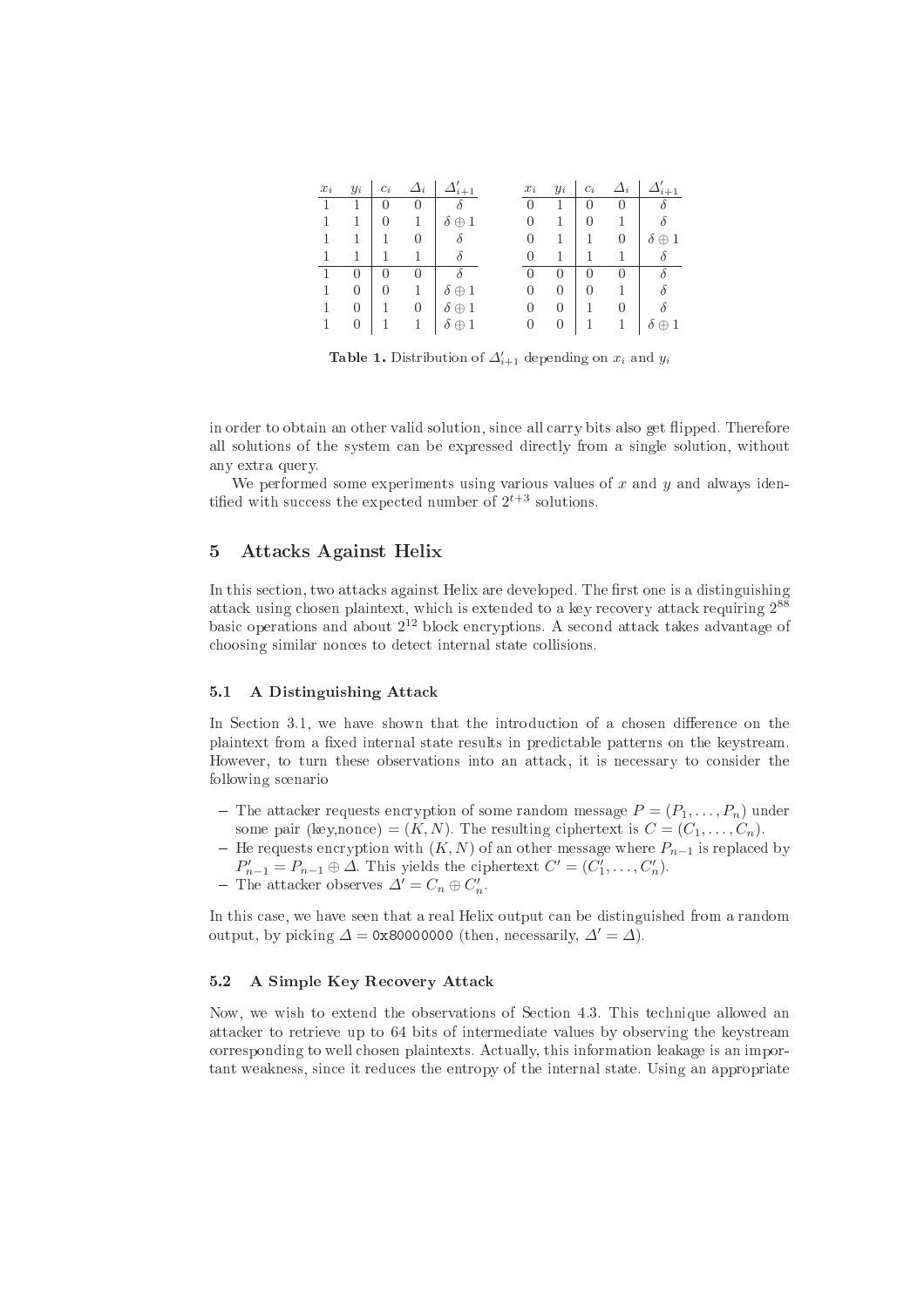guessing technique, one may hope to turn it into a key recovery attack. Such an attack is generally called a *quess-then-determine attack*, since an attacker will first *quess* some internal state bits and then determine the orre
t guess using available information.

First, let us consider the round number i of Helix encryption. We suppose an attacker has access to the keystream word  $Z_0^{(i)}$  and to a few candidates for  $Y_0^{(i)}$  and  $0 \quad \text{and}$  $Y_3^{(i)}$  as described in Section 4.3. These two intermediate words depend on the internal state at input of round  $i: (Z_0^{(i)}, \ldots, Z_4^{(i)})$  and on the first round key word  $X_{i,0}$ . This is represented in Figure 3 where ea
h box is a 32 bits value and dashed boxes represent known values. An attacker may hope to use these conditions to reduce the number of possible internal states to

$$
2^{128} \times 2^{32} \times 2^{-64} = 2^{96}
$$



Fig. 3. The framework of the simple atta
k

Actually, this number can be reached by guessing  $Z_2^{(i)}$ ,  $Z_3^{(i)}$  and  $X_{i,0}$ . Then the attacker can retrieve  $Z_1^{(i)}$  and  $Z_4^{(i)}$  by looking precisely at the function  $G$  (see Figure 2). Thus, the attacker can indeed find  $2^{96}$  candidates for the internal state at the beginning of round i. To tell which candidate is correct, some of the previous rounds (say  $\tau =$ 5 rounds) need to be inverted. This an be done without in
reasing the number of candidates, provided  $Y_0^{(i-j)}$  and  $Y_3^{(i-j)}$  are known, for  $0 \leq j < \tau$ . For this purpose, the recovery technique of Section 4.3 needs to be applied  $\tau$  times here. As long as it returns few solutions, an appropriate round inversion redu
es the number of andidates - roughly by a factor  $2^{32}$ . Thus, for  $\tau = 5$  we eventually obtain a unique candidate, and enough "round key words" to directly retrieve the complete secret key.

To summarize, this simple atta
k requires to guess 96 bits of internal state and to apply  $\tau$  times the technique described in Section 4.3 to recover intermediate values. However, this technique does not provide a unique solution, which increases the time complexity of the attack. Actually, only the round  $i$  is in the critical path and with probability  $\frac{1}{2}$ , the number of solutions here is only 8. In this "good" case, the complexity of the attack is  $2^{96} \times 8 = 2^{99}$  basic instructions. In "bad" cases, there are more than 8 solutions at position *i*, but the attacker may easily find another position  $i'$  where there are only 8 solutions.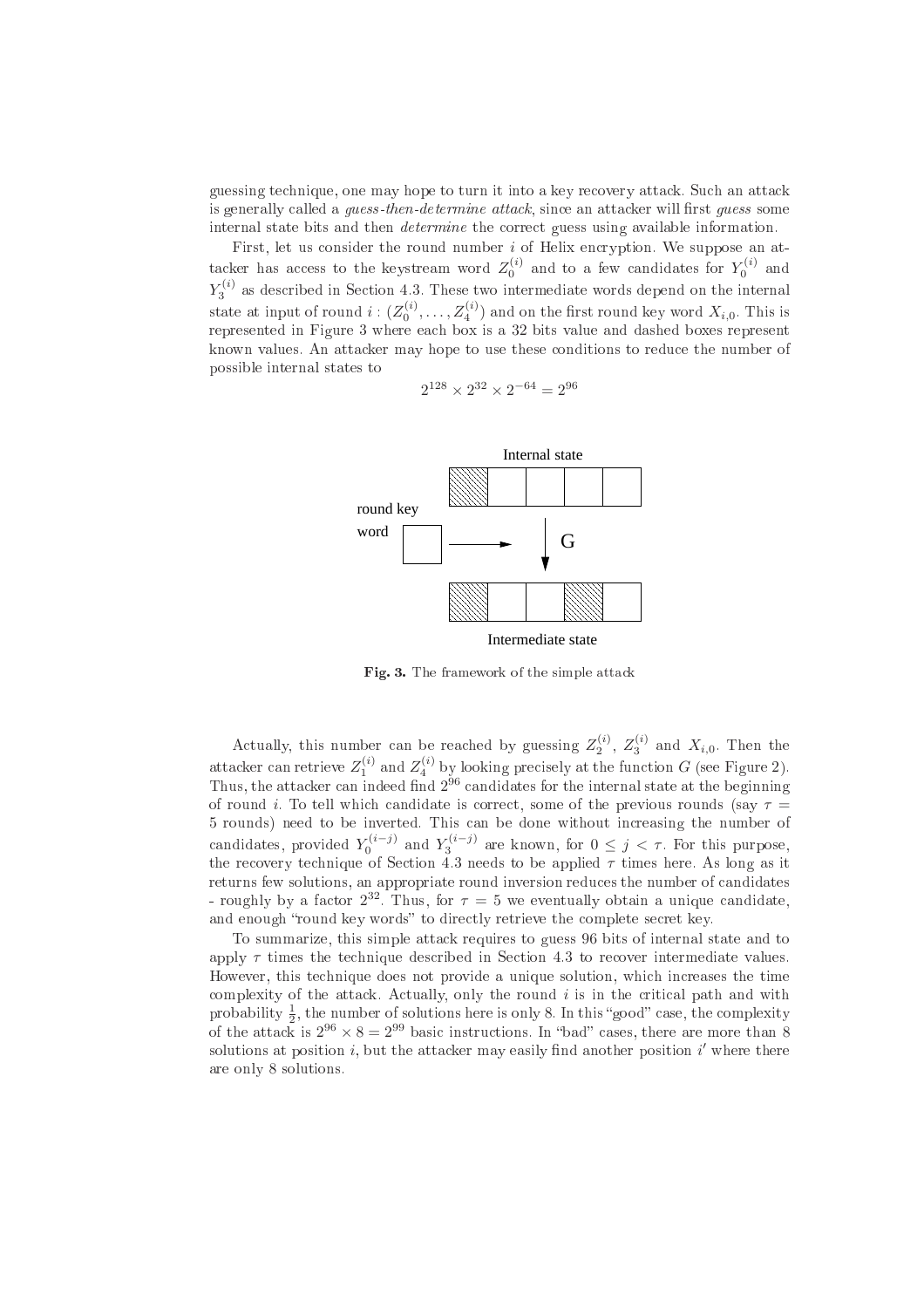The data complexity corresponds to the encryption of  $\tau \times 93$  pairs of messages of length at most  $\tau = 5$  words. Thus, the number of plaintext blocks encrypted is

$$
2 \times 5 \times 5 \times 93 \simeq 2^{12}
$$

### $5.3$ 5.3 An Improved Atta
k

function. The "subtle" attack consists in guessing only 2 words,  $Z_3^{(i)}$  and  $(Z_1^{(i)} + Z_4^{(i)}),$ ), plus 17 LSBs of  $Z_2^{(i)}$ . Then, like in the "simple" attack, the attacker can obtain the 17 LSBs of  $ROTL_{25}(Z_4^{(i)})$  and thus the 17 LSBs of  $ROTL_{25}(Z_1^{(i)})$ . Looking at the block function of round *i*-1, the attacker knows two output words, and has partial knowledge of the three other output words. Two relations an be written, involving one unknown intermediate word a

$$
Z_3^{(i)} = ROTL_{21}(Z_1^{(i)}) + a
$$
  
\n
$$
Y_3^{(i-1)} = ROTL_{28}(Z_1^{(i)}) \oplus ROTL_{21}(Z_2^{(i)})
$$
  
\n
$$
\oplus ROTL_{26}(Z_4^{(i)}) \oplus ROTL_{19}(a)
$$

From the first relation, one sees that guessing the  $4$  LSBs of  $a$  will give the attacker a candidate for the 21 LSBs of a (using partial knowledge of  $Z_1^{(i)}$ ). Then, using the second relation, a condition on bit number 13 of  $Y_3^{(i-1)}$  is obtained. This condition eliminates half of the candidates. Then, each additional guessed bit of  $Z_2^{(i)}$  provides 2 provides one extra ondition, that is immediately used to dis
ard half of the guesses. This "early abort" te
hnique results in a guessing omplexity of

$$
2^{32}\times 2^{32}\times 2^{17}\times 2^4=2^{85}
$$

The backtracking can be performed here exactly as before to complete the attack. The resulting time complexity is reduced to  $8 \times 2^{85} = 2^{88}$  guesses (each requiring a few boolean operations on 32 bit words). Furthermore, the existen
e of even better guessing te
hniques should be investigated.

## 5.4 Practical Impact

Previously, we have proposed a differential attack on Helix, using chosen plaintext. It requires to obtain twice the same internal state as input of the block function. Thus, the attacker needs to encrypt twice with the same key and the same nonce, and to introduce a difference in the plaintext at some point. However in [5], it is specified that "the sender must ensure that each  $(K, N)$  is used at most once to encrypt a message", otherwise Helix "loses its security properties". According to the authors, this requirement is not restrictive since it is underlying many similar situations in cryptography. For instance, when using a synchronous stream cipher, if secret key and nonce are unchanged, the same pseudo-random sequence is generated twice, which breaks the confidentiality. Similar problems may also be encountered when using a block cipher in OFB mode for instan
e. In general, a distinguishing atta
k is always possible when non
es are re-used. We believe the situation is more preoccupying in the case of Helix since we obtain key recovery attacks and not only distinguishing attacks.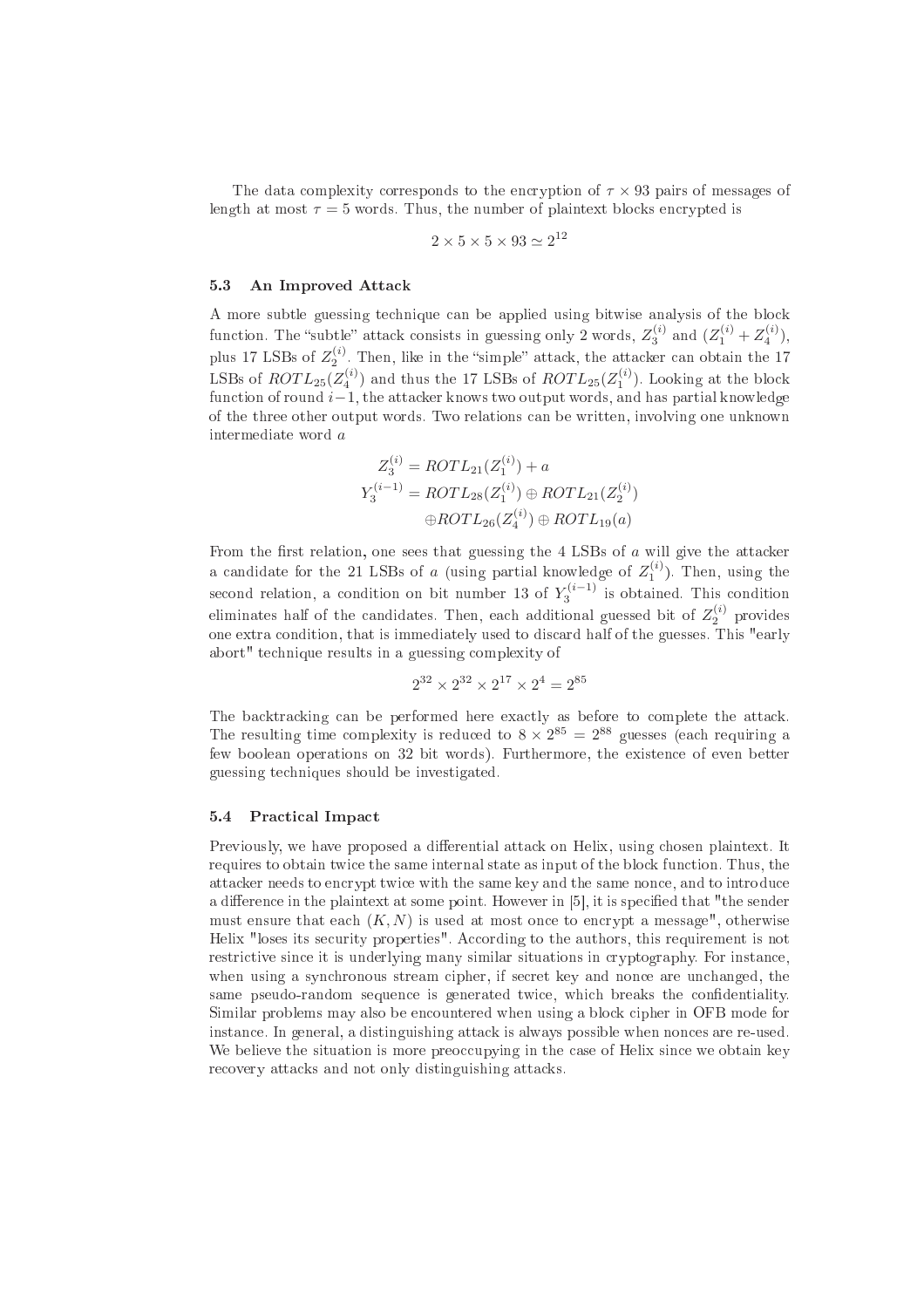On the one hand, there are situations where the previous s
enario is not realisti
. Indeed, the secret key may be used to communicate only in one direction. In this case, it is straightforward for the sender never to re-use the same nonce (he can use counters for instance). Apparently, this is true for wireless networks, where each pair of users have two separate secret keys, one for each direction. A differential attack cannot be applied there, unless the attacker gains physically access to the encryption machine and can force nonce repetition. This may be possible in some particular occasions, but in general it is a strong assumption.

On the other hand, in most situations, our differential attack scenario seems realistic. For instance, several users often need to share a secret key. Even if they split properly the non
e spa
e, what happens if the same message is sent to multiple re
eivers ? An attacker can sit in the middle, and modify the ciphertext on one of the communication channels. Then, by comparing a "faulty" decryption with a correct decryption, he may obtain the kind of differential information he needs.

To on
lude, we think the se
urity impa
t of our atta
ks will highly depend on the ontext, but in general, one should expe
t the blo
k fun
tion of Helix to resist better against differential attacks. Overall, the secrecy of the key cannot reasonably rely on the absen
e of non
e repetition.

A weakness regarding the influence of each nonce word has been identified in Section 3.2. Here, we propose an extension to a distinguishing atta
k against Helix. Its omplexity is mu
h bigger than the previous atta
k. However it has the advantage of being based on weaker assumptions. Indeed, in this ase, the atta
ker does not need to encrypt several messages with the same pair (key,nonce). Instead, we suppose that the same plaintext  $P$  is encrypted twice with the same secret key, but two distinct nonces  $N$  and  $N'$  such that

$$
N = (N_0, N_1, N_2, N_3)
$$
  

$$
N' = (N_0, N_1, N_2, N_3 + \Delta)
$$

Then, as argued in 3.2, the block function is essentially the same for any round  $i$  such that i mod  $4 \neq 3$ . If a state collision occurs on the input of such a round, it will also propagate to a state ollision for the input of the next round. Thus state ollisions on inputs of rounds i such that  $i \mod 4 = 0$  imply collisions on 4 consecutive blocks of keystream. Moreover, the difference on the 5-th block can be predicted exactly (by picking  $\Delta = 10...0_x$  for instance). Thus, we obtain a detectable condition on 160 bits of keystream. This is sufficient to detect state collisions with good probability.

Therefore, contrarily to what is claimed in [5], state collisions in Helix can be detected. However, the length of messages is not allowed to exceed  $2^{62}$  blocks, so collisions are unlikely to be observed for practice purpose.

### 5.6 For
ing the Collisions  $5.6$

In this section, we show that the previous attack can be extended into a distinguisher against Helix with only  $2^{114}$  encrypted blocks. This is an important result, since it constitutes a break of the cipher, according to the definition given by the authors [5].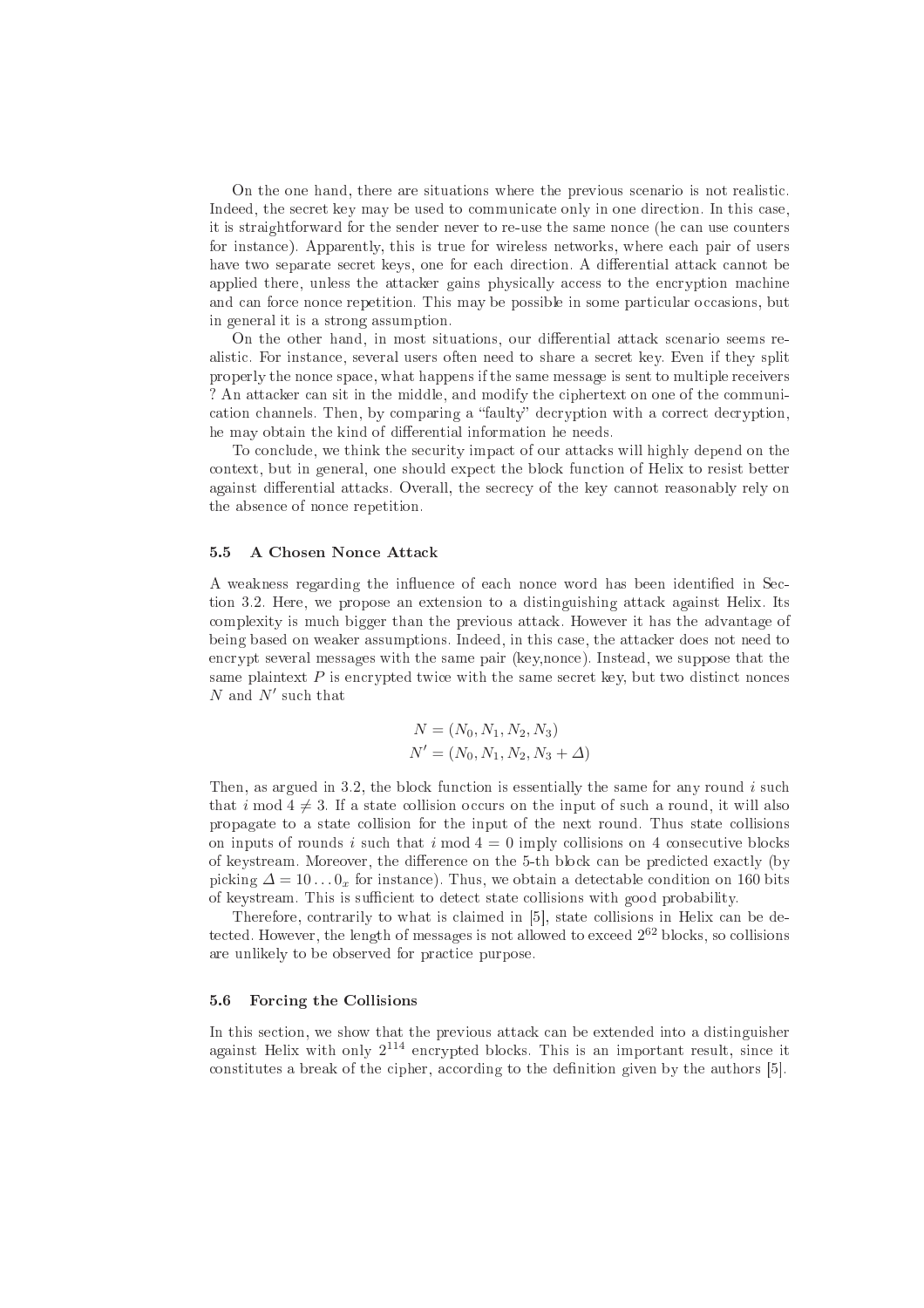The general idea is to work on a large set of non
es that will preserve ollisions during a few rounds. Then these ollisions an be dete
ted by observing the orresponding keystream blocks. More precisely, we build a message P of the maximal authorized length  $2^{62}$  words by repeating  $2^{62}$  times the same word  $P_0$ . Then,  $P$  is encrypted under a fixed unknown secret key  $K$  using different nonces of the form

$$
N^{(\delta,\Delta)} = (N_0 + \delta, N_1 + \delta, N_2 + \delta, N_3 + \Delta)
$$

with four fixed constants  $(N_0, \ldots, N_3)$ .  $\delta$  is of the form  $8 \times x$  where x spans all values from 0 to  $2^{20}$  and  $\Delta$  spans all  $2^{32}$  possible words. Therefore the number of blocks en die gewone van die gewone van die gewone van die gewone van die gewone van die gewone van die gewone van die

$$
2^{62} \times 2^{32} \times 2^{20} = 2^{114}
$$

As before, we consider any state collisions that occurs between two different nonces  $N^{(\delta_1,\Delta_1)}$  and  $N^{(\delta_2,\Delta_2)}$ , at two different positions in the encryption, respectively  $i_1$  and  $i_2$ . We would like this state collision to be preserved for several rounds, in order to detect some properties on the keystream, as in the previous Section. We are sure that the plaintext word introduced is always  $P_0$ , by construction. Furthermore we would like to have the same round key words for both encryptions. Hence, these positions show that is shown that  $\mathcal{S}$  is a set of the satisfying satisfying the satisfying satisfying  $\mathcal{S}$ 

$$
i_1 \bmod 8 = i_2 \bmod 8 = 0
$$

in order to have  $X_{i_1+j,0} = X_{i_2+j,0}$  for all j. Besides, if

$$
\delta_1 + i_1 = \delta_2 + i_2 \mod 2^{32} \tag{5}
$$

then  $X_{i_1+j,1} = X_{i_2+j,1}$  when j mod  $4 \neq 3$ . In this case, the state collision is preserved during at least 3 rounds. Concerning rounds  $i_1 + 3$  and  $i_2 + 3$ , we would like to also preserve the collision, thus we need  $X_{i_1+3,1} = X_{i_2+3,1}$  or

$$
\Delta_1 + i_1 + X'_{i_1+3} = \Delta_2 + i_2 + X'_{i_2+3} \mod 2^{32} \tag{6}
$$

With these three assumptions, the state ollision is preserved at least until the rounds  $i_1 + 7$  and  $i_2 + 7$  which results in collisions on 8 consecutive words of keystream.

To mount an attack, we first store sequences of 8 consecutive keystream words, for each message and for each position i such that i mod  $8 = 0$ . Then, we look for a collision among the  $\frac{2^{114}}{8} = 2^{111}$  entries in this table. This can be achieved by sorting the table, with complexity of  $2^{111} \times 111 \simeq 2^{118}$  basic instructions. Then, since we consider objects of 256 bits, the number of "fortuitous" collisions in the table is

$$
\frac{2^{111} \times 2^{111}}{2} \times 2^{-256} \simeq 0
$$

Besides, when a "true" state collision occurs, a collision is also observed on the entries of the table, provided the additional assumptions (5) and (6) hold. (5) holds with probability  $2^{-29}$ , since all terms are multiples of 8, and (6) holds with probability  $2^{-32}$ . Therefore, the number of "true" collision observed in the table is in average

$$
\frac{2^{111} \times 2^{111}}{2} \times 2^{-160} \times 2^{-29} \times 2^{-32} = 1
$$

Thus we have considered enough encrypted data to detect some particular state collisions that are preserved during a few rounds. We a
hieve it by observing patterns of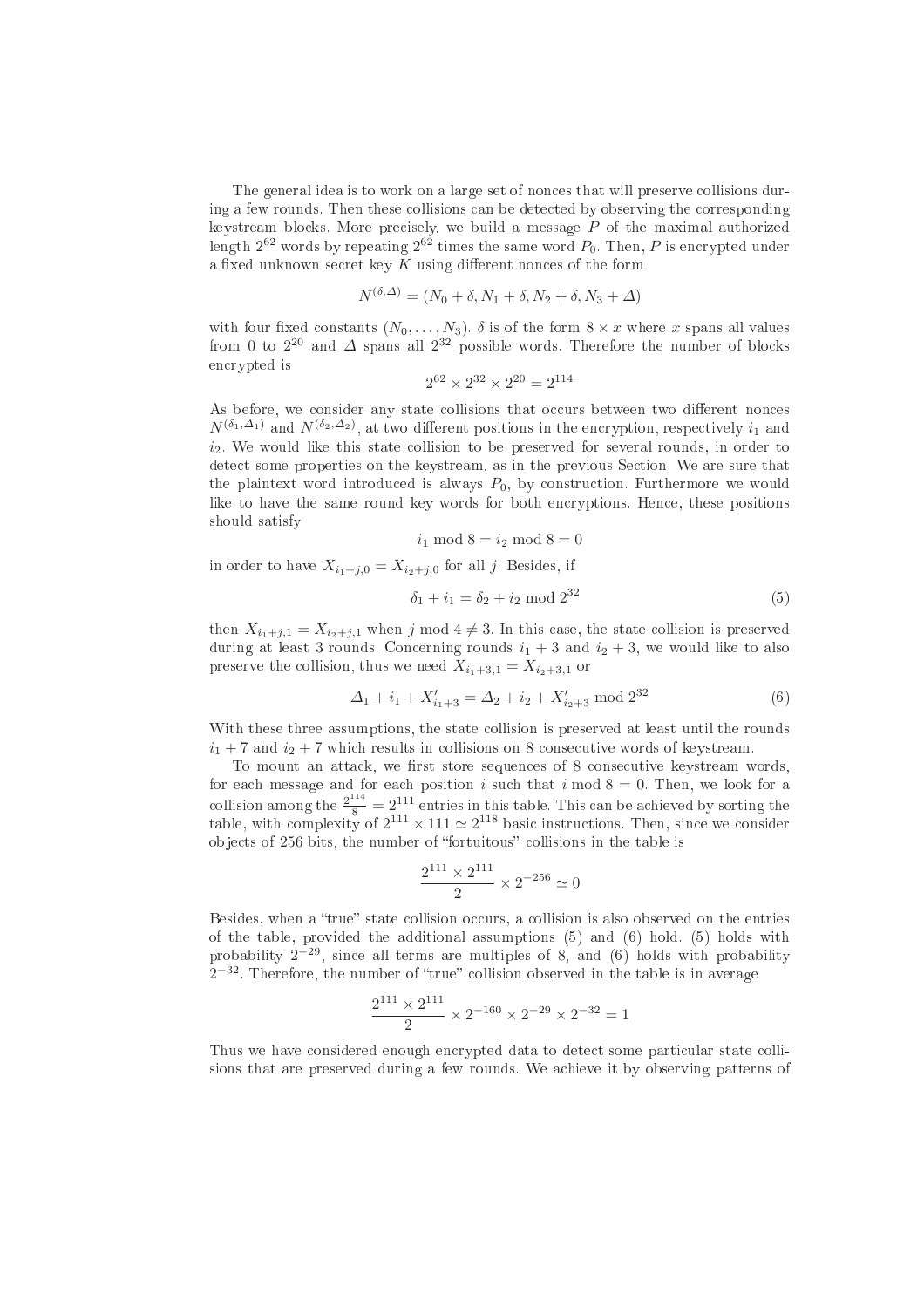8 consecutive words of keystream. For a true Helix output we expect to find a collision in the previous table, while it will not be the case for a random output. Actually this distinguishing attack can be slightly improved if we take into account the case  $i \mod 8 = 4$ .

To on
lude, we have proposed a distinguishing atta
k against Helix requiring the encryption of  $2^{114}$  words of plaintext under chosen nonces. This attack is faster than exhaustive search, processes less than  $2^{128}$  blocks of plaintext and respects the security requirements proposed in [5], since no pair (key,nonce) is ever re-used to encrypt different messages. Therefore, this attack constitutes a theoretical break of Helix.

### 6 Conclusion

This paper describes two attacks against the new stream cipher Helix. The first one recovers the secret key with a reasonably low complexity in time and data, so we think it should be onsidered as an important threat. The assumptions we use are quite usual (
hosen plaintext, hosen non
e), but they are outside the se
urity model proposed by the authors of the cipher.

However, we also propose a second attack, less efficient but which relies on weaker assumptions. This distinguishing attack constitutes a break of Helix according to the definition given by the authors. Both attacks result from weak differential properties of the encryption function regarding the plaintext and the nonce. In general, our attack illustrates the fact that one should be careful to protect new stream ciphers against differential-like attacks.

- 1. D. Coppersmith, S. Halevi, and C. Jutla. Cryptanalysis of Stream Ciphers with Linear Masking. In M. Yung, editor, Advances in Cryptology – Crypto'02, volume 2442 of Lectures Notes in Computer Science, pages 515–532. Springer, 2002.
- 2. P. Ekdahl and T. Johansson. SNOW a New Stream Cipher. In *First* Open NESSIE Workshop, KU-Leuven, 2000. Submission to NESSIE. Available at http://www.it.lth.se/cryptology/snow/.
- 3. P. Ekdahl and T. Johansson. Distinguishing Atta
ks on SOBER-t16 and t32. In J. Daemen and V. Rijmen, editors, Fast Software Encryption - 2002, volume 2365 of Lectures Notes in Computer Science, pages 210–224. Springer, 2002.
- 4. N. Ferguson. Mi
hael: an improved MIC for 802.11 WEP. Do
ument 2-020. Available at http://grouper.ieee.org/groups/802/11/.
- 5. N. Ferguson, D. Whiting, B. S
hneier, J. Kelsey, S. Lu
ks, and T. Kohno. Helix, Fast Encryption and Authentication in a Single Cryptographic Primitive. In T. Johansson, editor, Fast Software Encryption  $-$  2003, 2003. To appear.
- 6. FIPS PUB 81. DES Modes of Operation, 1980.
- 7. S. Fluhrer. Cryptanalysis of the SEAL 3.0 Pseudorandom Fun
tion Family. In M. Matsui, editor, Fast Software Encryption - 2001, volume 2355 of Lectures Notes in Computer Science, pages 135–143. Springer, 2001.
- 8. S. Fluhrer, I. Mantin, and A. Shamir. Weaknesses in the Key S
heduling Algorithm of RC4. In S. Vaudenay and A.M. Youssef, editors, Selected Areas in Cryptography – 2001, volume 2259 of Lectures Notes in Computer Science, pages 1–24. Springer, 2001.
- 9. V.D. Gligor and P. Dones
u. Fast En
ryption and Authenti
ation: XCBC En
ryption and XECB Authentication Modes. In M. Matsui, editor, Fast Software Encryption - 2001, volume 2355 of Lectures Notes in Computer Science, pages 192-108. Springer, 2001.